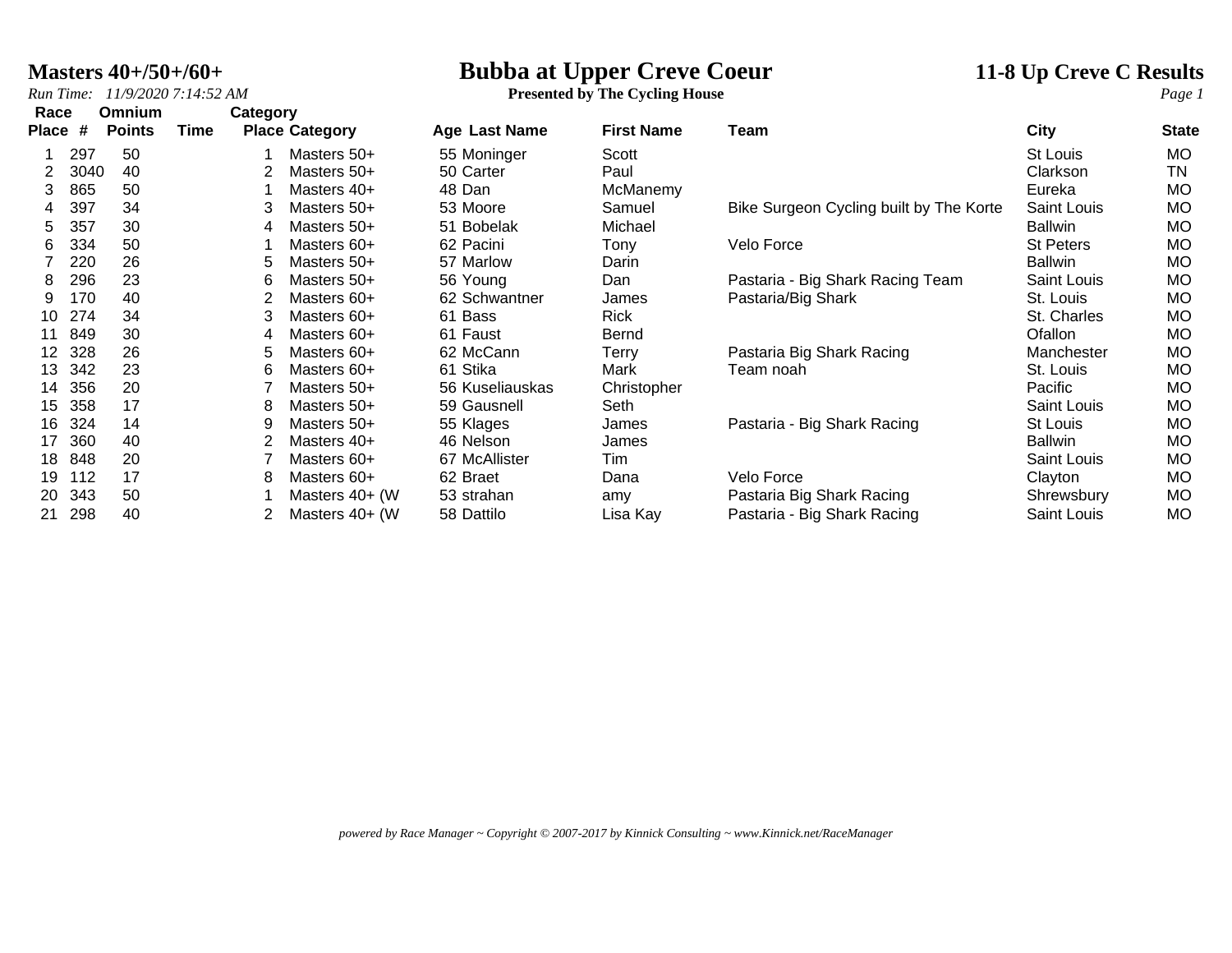## **Singlespeed Bubba at Upper Creve Coeur 11-8 Up Creve C Results**

*Run Time: 11/9/2020 7:14:52 AM* **Presented by The Cycling House** *Page 1* **Race Omnium Category** 1 294 50 1 Singlespeed 36 Bible Cage Cage 36 Saint Louis

**Place Last Name 4 First Name 4 Team Place City City City City State**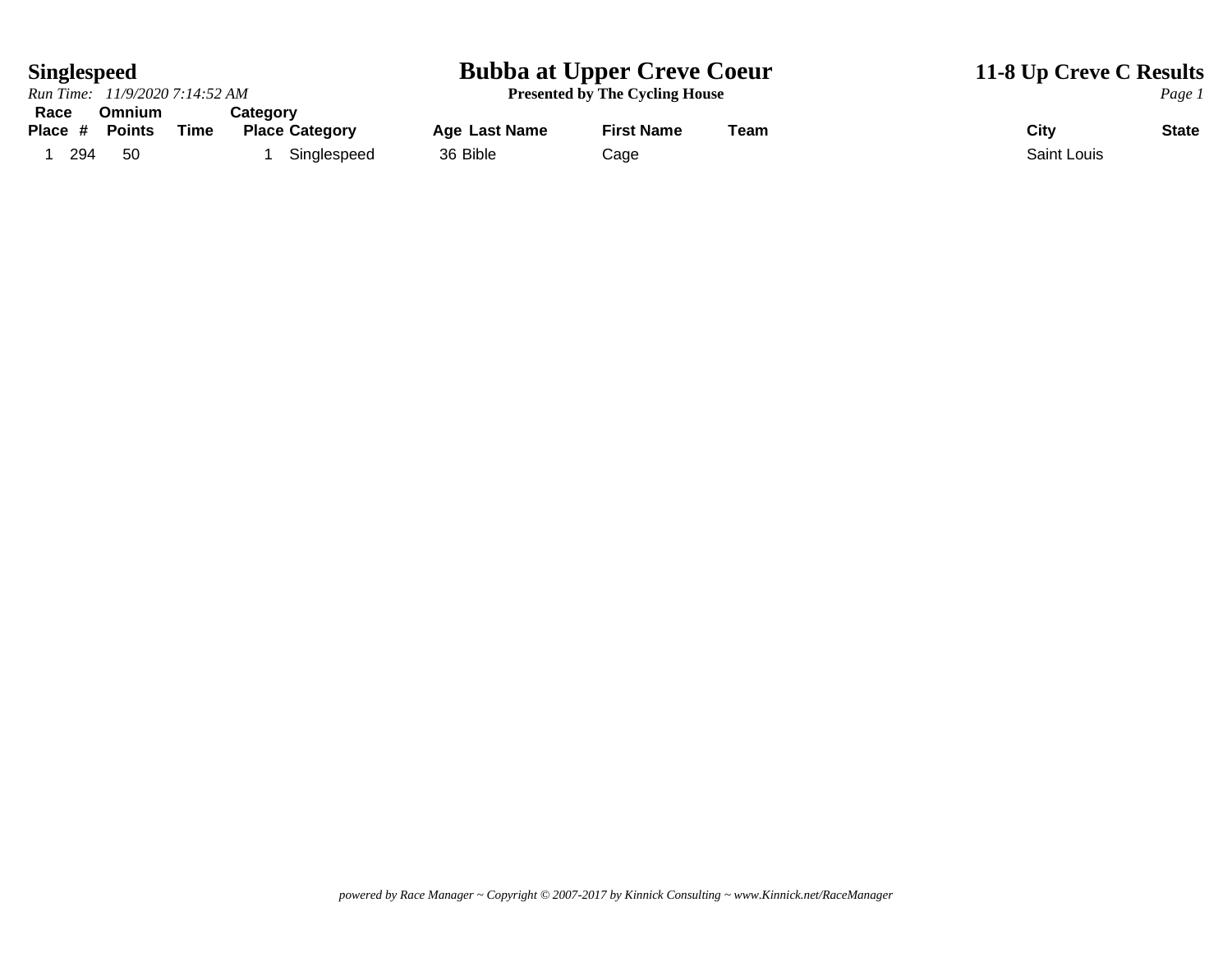# **Juniors**<br> **Bubba at Upper Creve Coeur**<br> **Presented by The Cycling House**<br> **Presented by The Cycling House**<br> **Presented by The Cycling House**

| Run Time: | 11/9/2020 7:14:52 AM | $^{\circ}$ Cycling House<br>$\blacksquare$ The $\blacksquare$<br><b>Presented by</b> | Page |
|-----------|----------------------|--------------------------------------------------------------------------------------|------|
|           |                      |                                                                                      |      |

| Race    |               | <b>Omnium</b> |             | Category |                       |               |                               |                         |             |              |
|---------|---------------|---------------|-------------|----------|-----------------------|---------------|-------------------------------|-------------------------|-------------|--------------|
| Place # | <b>Points</b> |               | <b>Time</b> |          | <b>Place Category</b> | Age Last Name | <b>First Name</b>             | Team                    | City        | <b>State</b> |
|         | 291           | 50            |             |          | Juniors               | 12 Johnson    | Riley                         |                         | Columbia    | MO           |
| 2       | 364           | 40            |             |          | <b>Juniors</b>        | 17 Stafford   | Andrew                        | <b>TW Carbon Racing</b> | O Fallon    | MO           |
| 3.      | 367           | 34            |             |          | Juniors               | 15 Baugh      | Logan                         |                         | St. Charles | MO           |
| 4       | 326           | 30            |             | 4        | Juniors               | 13 Lembke     | Carter                        |                         | Columbia    | MO           |
| 5.      | 370           | 26            |             | 5.       | Juniors               | 15 Chase      | Neftali                       |                         | Saint Louis | МO           |
| 6.      | 331           | 23            |             | 6.       | Juniors               | 10 Moody      | Aiden                         | Move Up Off Road        | Hartsburg   | МO           |
|         |               |               |             |          |                       |               | <b>Riders with No Results</b> |                         |             |              |
|         | 3690          |               |             |          | <b>Juniors</b>        | 51 Chase      | Matthew                       |                         | Saint Louis | MO           |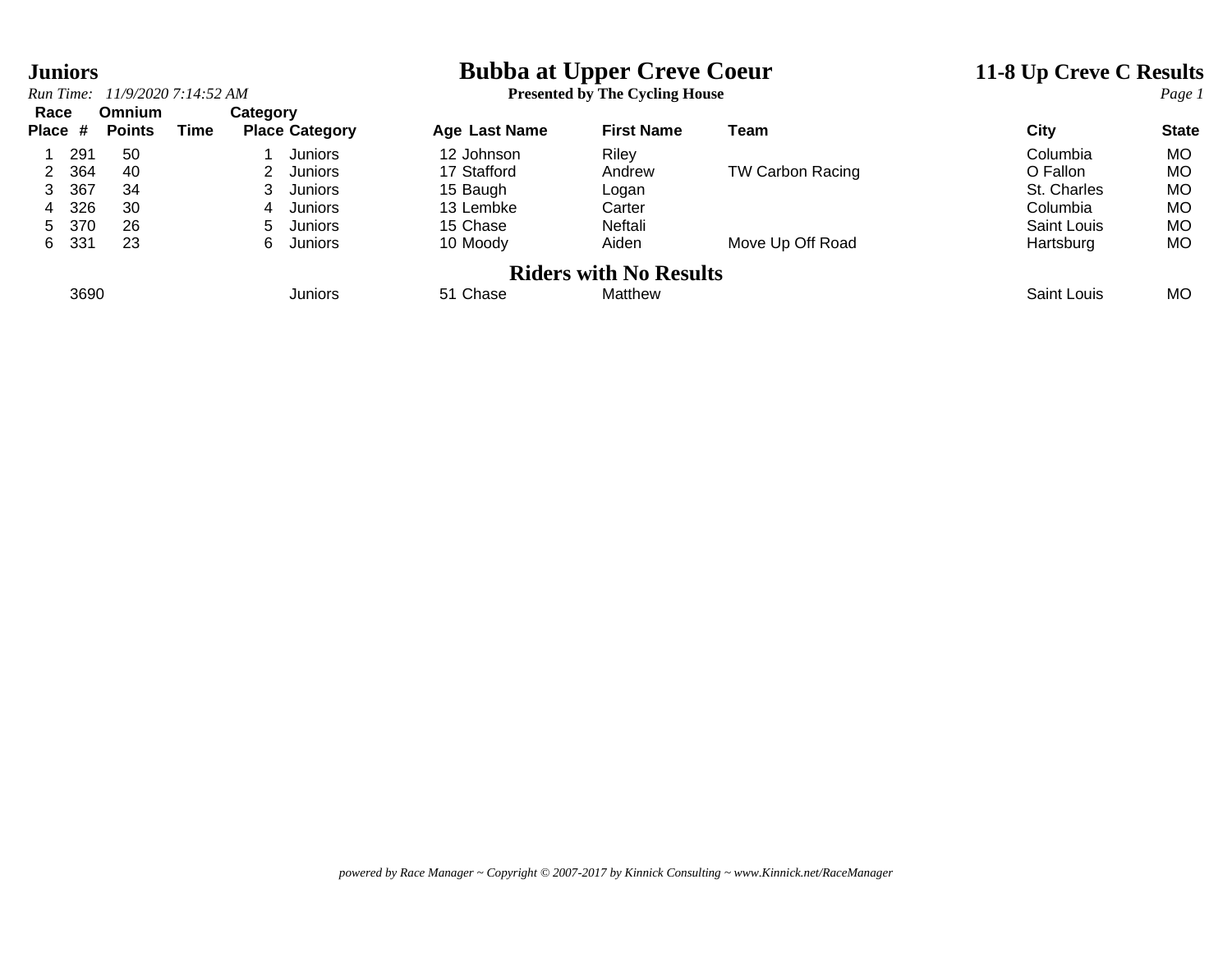# **Women A**<br> **Bubba at Upper Creve Coeur**<br> **11-8 Up Creve C Results**<br> **Presented by The Cycling House**<br> **Presented by The Cycling House**

**Presented by The Cycling House** 

| Race            | Omnium        |      | Categorv              |               |                   |                                  |                    |              |
|-----------------|---------------|------|-----------------------|---------------|-------------------|----------------------------------|--------------------|--------------|
| Place #         | <b>Points</b> | Time | <b>Place Category</b> | Age Last Name | <b>First Name</b> | Team                             | City               | <b>State</b> |
| 340             | 50            |      | Women's A             | 54 Siegel     | Britta            |                                  | St Louis           | <b>MO</b>    |
| 187             | 40            |      | Women's A             | 40 Wilger     | Jamie             |                                  | St. Louis          | МO           |
| 303             | -34           |      | Women's A             | 40 Bax        | Carrie            | Move Up Off Road                 | Ashland            | МO           |
|                 | 2920<br>-30   |      | Women's A<br>4        | 53 Bragg      | Stacv             | Pastaria - Big Shark Racing Team | <b>Saint Louis</b> | МO           |
| <b>DNF 3430</b> |               |      | DNF Women's A         | 53 strahan    | amy               | Pastaria Big Shark Racing        | Shrewsbury         | MO           |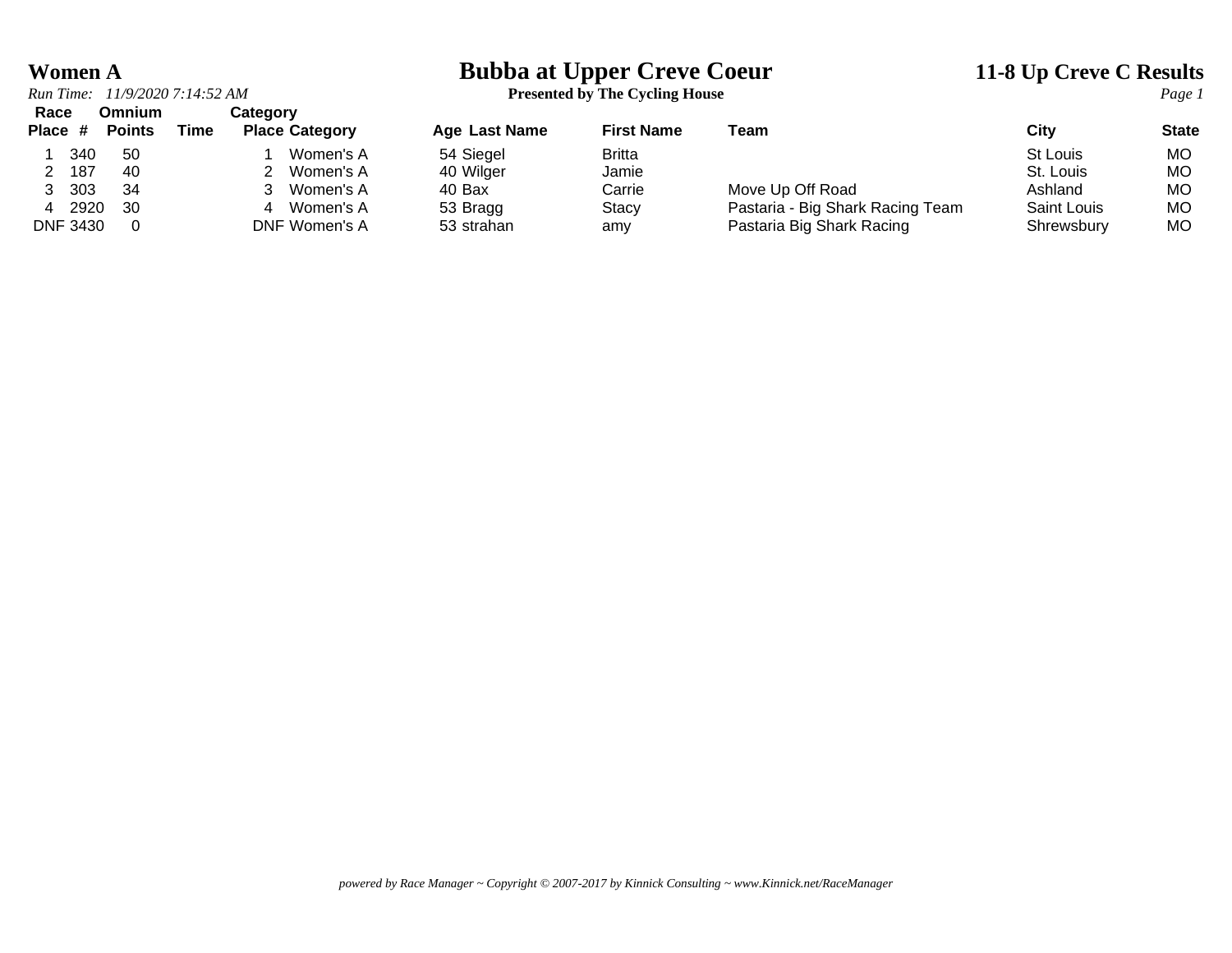# **Women B**<br> **Bubba at Upper Creve Coeur**<br> **11-8 Up Creve C Results**<br> **Presented by The Cycling House**<br> **Presented by The Cycling House**

|        | Run Time: 11/9/2020 7:14:52 AM     |          |                                            |
|--------|------------------------------------|----------|--------------------------------------------|
|        | Race Omnium                        | Category |                                            |
|        | Place # Points Time Place Category |          |                                            |
| 1 3380 | - 50                               |          | 1 Women's B                                |
| 2 400  | 40                                 |          | 2 Women's B                                |
| 3 372  | 34                                 |          | 3 Women's B                                |
| - 271  | ຈ∩                                 |          | $\Lambda$ $M_{\rm \Omega}$ $\sim$ $\Omega$ |

**Presented by The Cycling House** 

| nace<br>Place # |      | UIIIIIIIIIII<br><b>Points</b> | Time | <b>Calegory</b> | <b>Place Category</b> | <b>Age Last Name</b> | <b>First Name</b> | Team | City        | <b>State</b> |
|-----------------|------|-------------------------------|------|-----------------|-----------------------|----------------------|-------------------|------|-------------|--------------|
|                 | 3380 | 50                            |      |                 | Women's B             | 21 Schnettgoecke     | Nicolette         |      | St Louis    | МO           |
|                 | 400  | 40                            |      |                 | Women's B             | 99 Wheeler           | Audrev            |      |             |              |
| 3               | 372  | -34                           |      |                 | Women's B             | 31 Crumley           | Marv              |      | Saint Louis |              |
|                 | 271  | 30                            |      |                 | Women's B             | 25 Huck              | Rachel            |      | Saint Louis | <b>MO</b>    |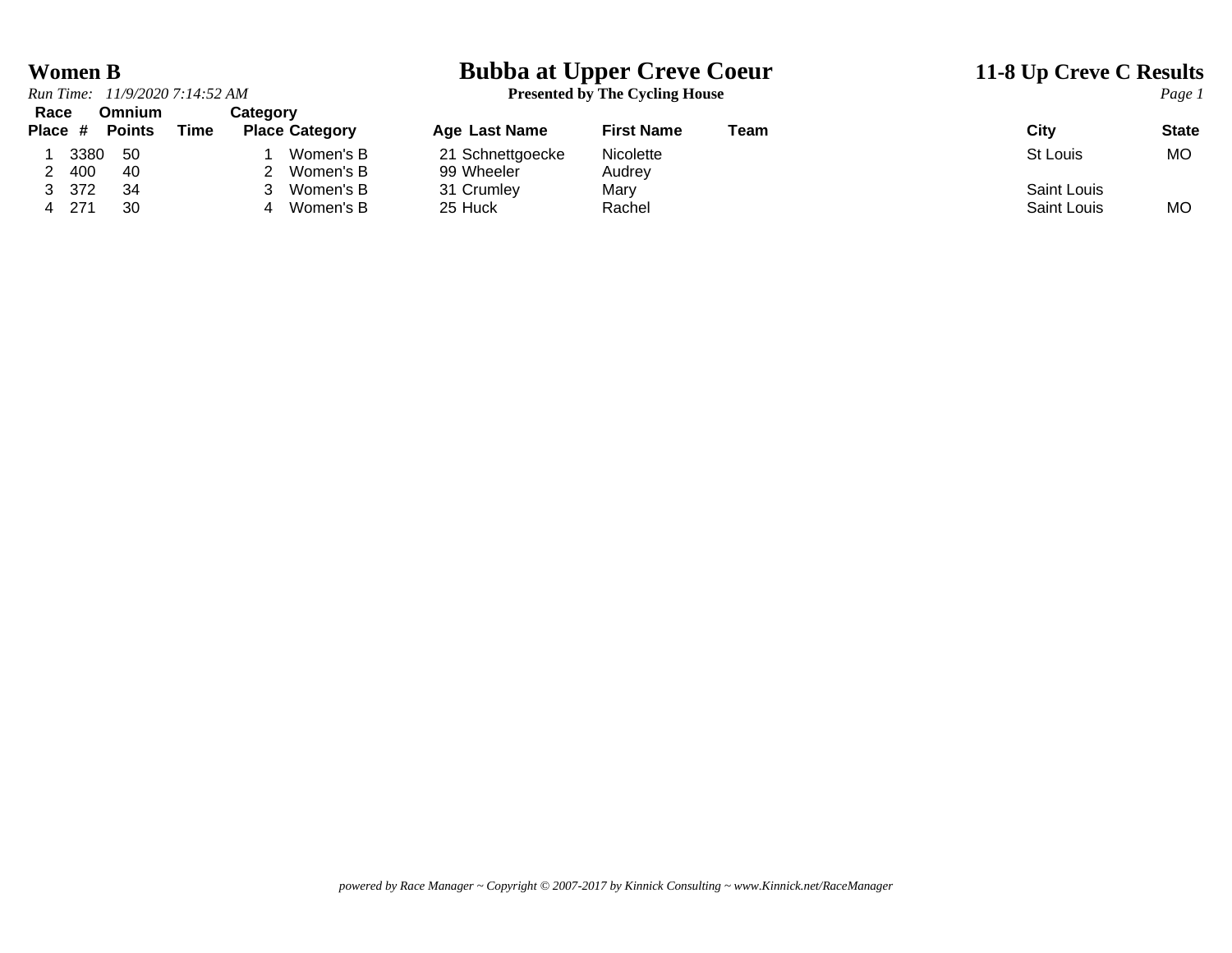**C Race**<br> **Bubba at Upper Creve Coeur**<br> **Presented by The Cycling House**<br> **Presented by The Cycling House**<br> **Presented by The Cycling House** 

## *Run Time: 11/9/2020 7:14:52 AM* **Presented by The Cycling House** *Page 1*

| Race            |      | Omnium        |      | Category |                       |               |                   |                                  |                      |              |
|-----------------|------|---------------|------|----------|-----------------------|---------------|-------------------|----------------------------------|----------------------|--------------|
| <b>Place</b>    | #    | <b>Points</b> | Time |          | <b>Place Category</b> | Age Last Name | <b>First Name</b> | Team                             | City                 | <b>State</b> |
|                 | 3340 | 50            |      |          | C Race                | 62 Pacini     | Tony              | Velo Force                       | <b>St Peters</b>     | MO           |
|                 | 864  | 40            |      | 2        | C Race                | 37 Hitzhusen  | Mark              |                                  | St. Louis            | MO           |
| 3               | 3510 | 34            |      | 3        | C Race                | 21 Nilsen     | Kristian          |                                  | Saint Louis          | <b>MO</b>    |
|                 | 30   | 30            |      | 4        | C Race                | 46 Collier    | Tom               |                                  | <b>Saint Louis</b>   | <b>MO</b>    |
| 5               | 369  | 26            |      | 5        | C Race                | 51 Chase      | Matthew           |                                  | Saint Louis          | MO           |
| 6               | 845  | 23            |      | 6        | C Race                | 21 Cherenson  | Daniel            |                                  | <b>Saint Louis</b>   | MO           |
|                 | 3400 | 20            |      |          | C Race                | 54 Siegel     | <b>Britta</b>     |                                  | St Louis             | <b>MO</b>    |
| 8               | 325  | 17            |      | 8        | C Race                | 55 Kusterer   | Robert            | Pastaria - Big Shark Racing Team | St Louis             | MO           |
| 9               | 3170 | 14            |      | 9        | C Race                | 15 Istvan     | Jens              |                                  | <b>Saint Louis</b>   | MO           |
| 10              | 286  | 12            |      | 10       | C Race                | 35 Kemmis     | Michael (Sean)    |                                  | Saint Louis          | <b>MO</b>    |
| 11              | 2950 | 10            |      | 11       | C Race                | 48 Reams      | Jud               |                                  | Centrailia           | <b>MO</b>    |
| 12              | 3660 | 9             |      | 12       | C Race                | 25 Meyer      | Stephan           |                                  | Saint Iouis          | MO           |
| 13              | 376  | 8             |      | 13       | C Race                | 59 Holman     | Darryl            |                                  | Saint Louis          | <b>MO</b>    |
| 14              | 290  |               |      | 14       | C Race                | 36 Helvey     | John              |                                  | Saint Louis          | MO           |
| 15              | 844  | 6             |      | 15       | C Race                | 31 Blaser     | David             |                                  | St. Louis            | MO           |
| 16              | 3810 | 5             |      | 16       | C Race                | 41 Kopler     | Bob               |                                  | <b>Saint Louis</b>   | <b>MO</b>    |
| 17              | 341  | 4             |      | 17       | C Race                | 30 Slavich    | Joe               |                                  | St Louis             | MO           |
| 18              | 3680 | 3             |      | 18       | C Race                | 25 Bakus      | Alex              |                                  | Saint Louis          | <b>MO</b>    |
| 19              | 344  | 2             |      | 19       | C Race                | 58 Sweetin    | Shawn             |                                  | Defiance             | MO           |
| 20              | 3300 |               |      | 20       | C Race                | 59 Miller     | James             |                                  | Kirkwood             | <b>MO</b>    |
| 21              | 58   | 0             |      | 21       | C Race                | 46 Rowold     | David             | Pastaria                         | <b>Saint Charles</b> | <b>MO</b>    |
| 22              | 321  | 0             |      | 22       | C Race                | 20 kessler    | Linus             |                                  | <b>Saint Louis</b>   | MO           |
| 23              | 322  | 0             |      |          | 23 C Race             | 52 Kessler    | Matt              |                                  | Saint Louis          | <b>MO</b>    |
| <b>DNF 377</b>  |      | $\pmb{0}$     |      |          | DNF C Race            | 41 Mcloed     | Jeremy            |                                  | Saint Louis          | MO           |
| <b>DNF 866</b>  |      | 0             |      |          | DNF C Race            | 14 Lester     | <b>Bryson</b>     |                                  | Saint Louis          | MO           |
| <b>DNF 2910</b> |      | 0             |      |          | DNF C Race            | 12 Johnson    | Riley             |                                  | Columbia             | <b>MO</b>    |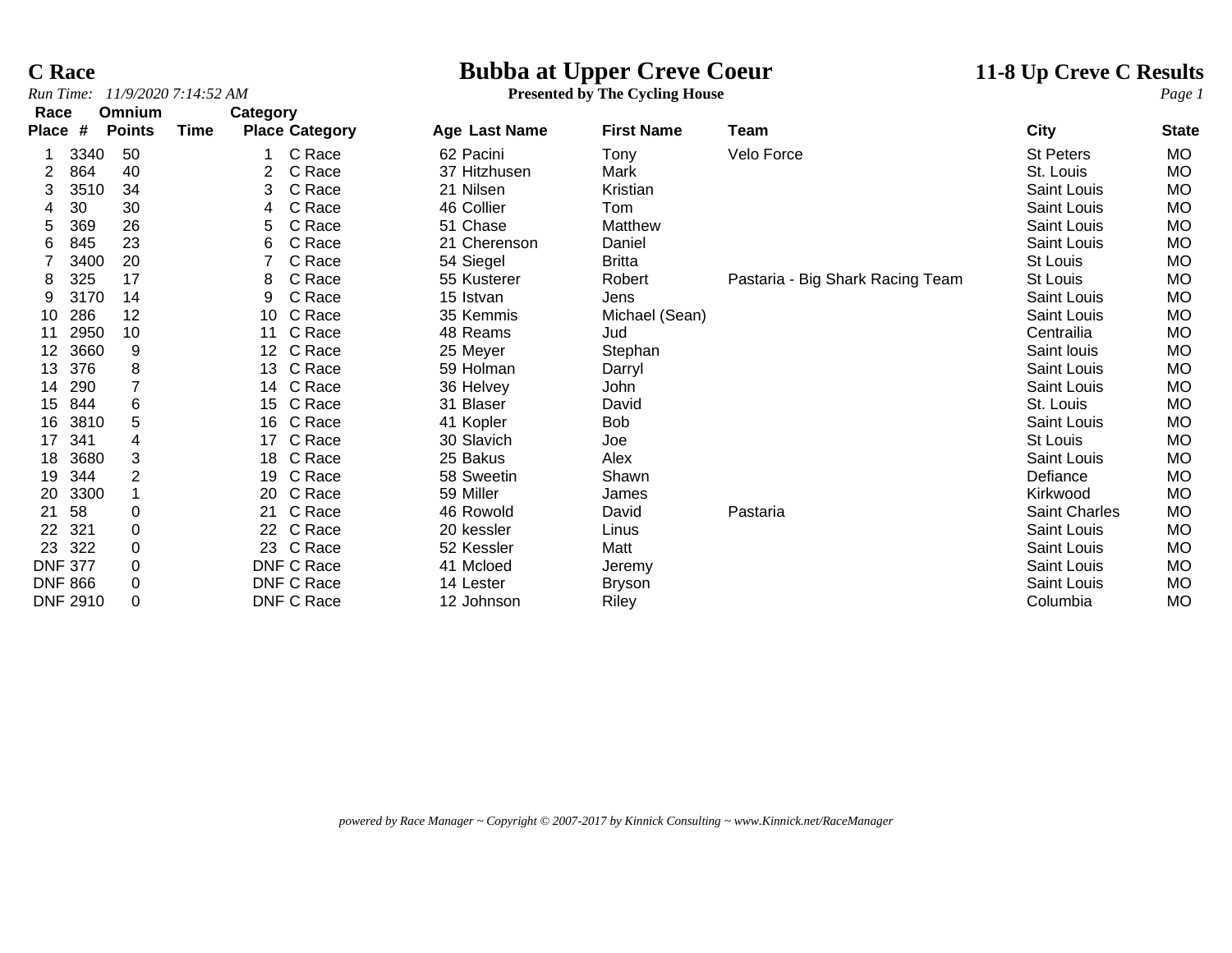# **B Race**<br> **Bubba at Upper Creve Coeur**<br> **11-8 Up Creve C Results**<br> **Presented by The Cycling House**<br> **Presented by The Cycling House**

## *Run Time:* 11/9/2020 7:14:52 AM **Presented by The Cycling House**

| Race  |      | Omnium        |      | Category |                       |                   |                   |                                  |                    |              |
|-------|------|---------------|------|----------|-----------------------|-------------------|-------------------|----------------------------------|--------------------|--------------|
| Place | #    | <b>Points</b> | Time |          | <b>Place Category</b> | Age Last Name     | <b>First Name</b> | Team                             | City               | <b>State</b> |
|       | 304  | 50            |      |          | <b>B</b> Race         | 50 Carter         | Paul              |                                  | Clarkson           | ΤN           |
| 2     | 285  | 40            |      |          | <b>B</b> Race         | 39 Link           | Michael           |                                  | Columbia           | <b>MO</b>    |
| 3     | 3530 | 34            |      | 3        | <b>B</b> Race         | 38 Loudermilk     | Derek             | The Cannonball-Hub Racing Team   | St. Louis          | MO           |
| 4     | 3840 | 30            |      | 4        | <b>B</b> Race         | 50 Westerbeck     | <b>Brett</b>      |                                  | Saint Louis        |              |
| 5     | 288  | 26            |      | 5.       | <b>B</b> Race         | 55 Olson          | Greg              |                                  | Saint Louis        | MO.          |
| 6     | 3220 | 23            |      | 6        | <b>B</b> Race         | 52 Kessler        | Matt              |                                  | Saint Louis        | МO           |
|       | 3490 | 20            |      |          | <b>B</b> Race         | 99 Martin         | Johnny            |                                  | Saint Louis        | <b>MO</b>    |
| 8     | 287  | 17            |      | 8        | <b>B</b> Race         | 41 Beals          | Joseph            |                                  | St Louis           | МO           |
| 9     | 13   | 14            |      | 9        | <b>B</b> Race         | 52 Weiss          | Michael           | Pastaria - Big Shark Racing Team | <b>Saint Louis</b> | МO           |
| 10    | 8680 | 12            |      | 10       | <b>B</b> Race         | 33 Stewart        | Justin            |                                  | Springfield        | MO           |
| 11    | 800  | 10            |      | 11       | <b>B</b> Race         | 48 Schellenberger | Kurt              |                                  | Columbia           | МO           |
| 12    | 378  | 9             |      | 12       | <b>B</b> Race         | 37 Brewer         | Daniel            |                                  | <b>Saint Louis</b> | МO           |
| 13    | 3150 | 8             |      | 13       | B Race                | 52 Martin         | Robert            | Pastaria - Big Shark Racing Team | <b>Saint Louis</b> | МO           |
| 14    | 3350 |               |      | 14       | <b>B</b> Race         | 21 Roberts        | Jeremy            | <b>SBR Rockr</b>                 | Wildwood           | МO           |
| 15    | -91  | 6             |      | 15       | <b>B</b> Race         | 53 Monjauze       | Marc              |                                  | University City    | МO           |
| 16    | 867  | 5             |      | 16       | <b>B</b> Race         | 45 Amos           | <b>Brandon</b>    |                                  | Fenton             | <b>MO</b>    |
| 17    | 54   | 4             |      | 17       | <b>B</b> Race         | 56 Dooley         | Tim               |                                  | St. Louis          | MO           |